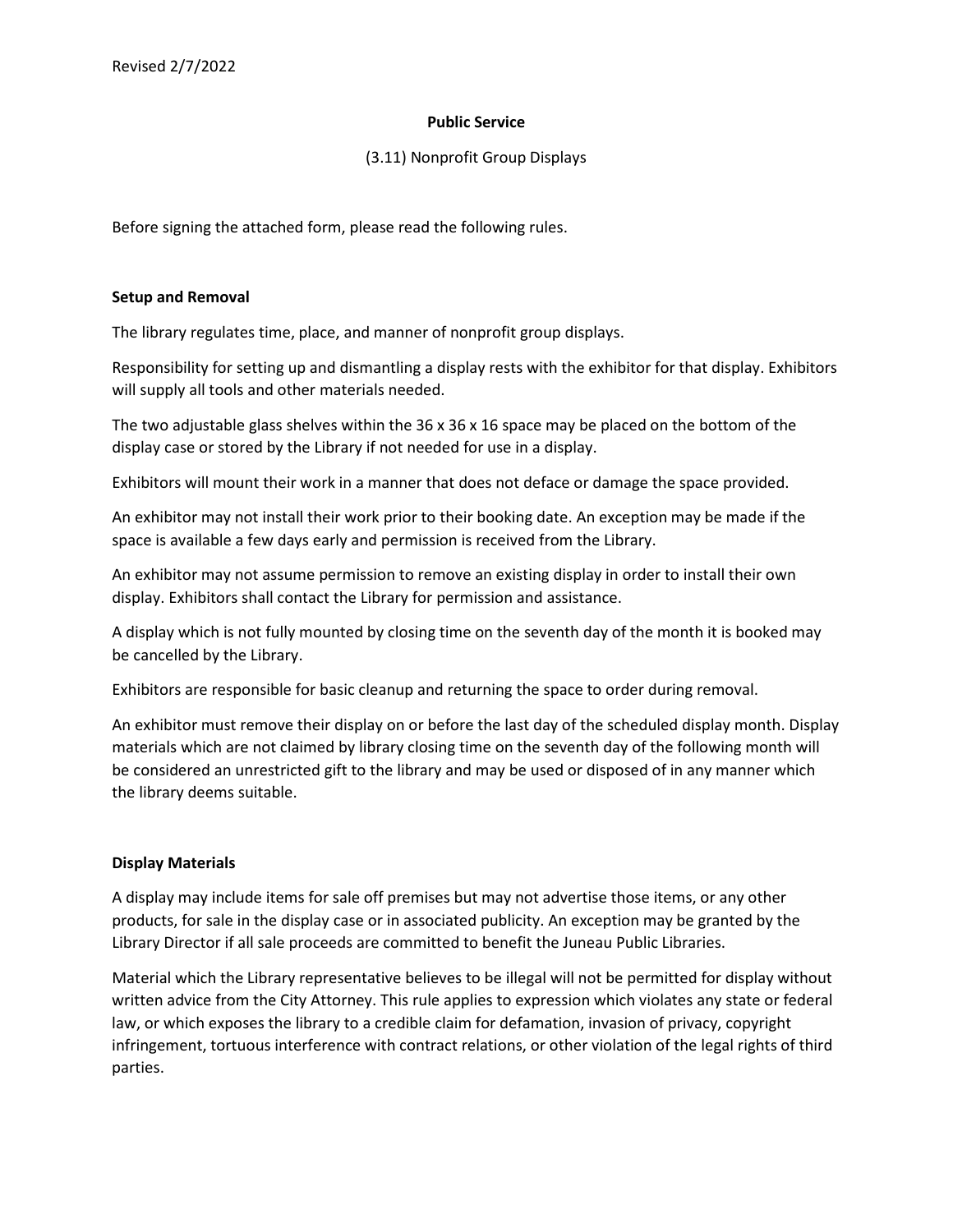Material not allowed in possession of those using the premises (per Library Rules of Conduct) is not permitted for display. The Library will remove from the public area immediately any item or substance which, if taken from the display case, could present a serious threat to public health or safety.

Apparatuses or other items which produce noise, excessive light, odor or other result deemed by the Library to be physically disturbing to the quiet study and reading areas nearby will not be permitted for display. No live animals are permitted for display.

Exhibitors who wish to include books or other circulating materials owned by Juneau Public Libraries shall arrange checkout through the Library. This assures that a suitable loan period and status is assigned.

The library retains the right to preview all display materials before they are installed. For practical reasons, the usual process will be review during and/or after installation. The library representative will check the display for possible applicable library policies. Exhibitors will be notified promptly if compliance issues exist and asked to remedy the situation. The Library reserves the right to cover or remove items found to be not in compliance with library policy.

Juneau Public Libraries and the City and Borough of Juneau do not insure nonprofit group displays. All reasonable precautions will be taken to protect display materials in the display case. Exhibitors are encouraged to provide their own insurance for valuable materials. Each exhibitor agrees that Juneau Public Libraries and the City and Borough of Juneau and employees assume no responsibility for loss or damage to materials brought to the library for display by nonprofit groups, and further agrees to forever release and discharge the Juneau Public Libraries and the City and Borough of Juneau and employees from all such loss or damage.

Juneau Public Libraries will not censor or remove a nonprofit group display because some members of the community disagree with its content

### **Descriptive Labeling**

Each display must include a clearly visible ownership sign.

An exhibitor shall incorporate descriptive information to title and interpret the display.

Labels and signs must be legible from normal viewing distance, correctly spelled, and neatly lettered in a professional manner.

### **Display Rules**

An exhibitor may display one time only each year, using a rolling twelve-month calendar. The Library will normally schedule each display for one month, from the first to the last day of the month, but may schedule for a partial month. A future booking may be requested after the last day of the month for that exhibitor's current display.

A signed Nonprofit Group Display Reservation Request is required to apply for a booking. Applications aligned with the Library's Strategic Plan will be prioritized.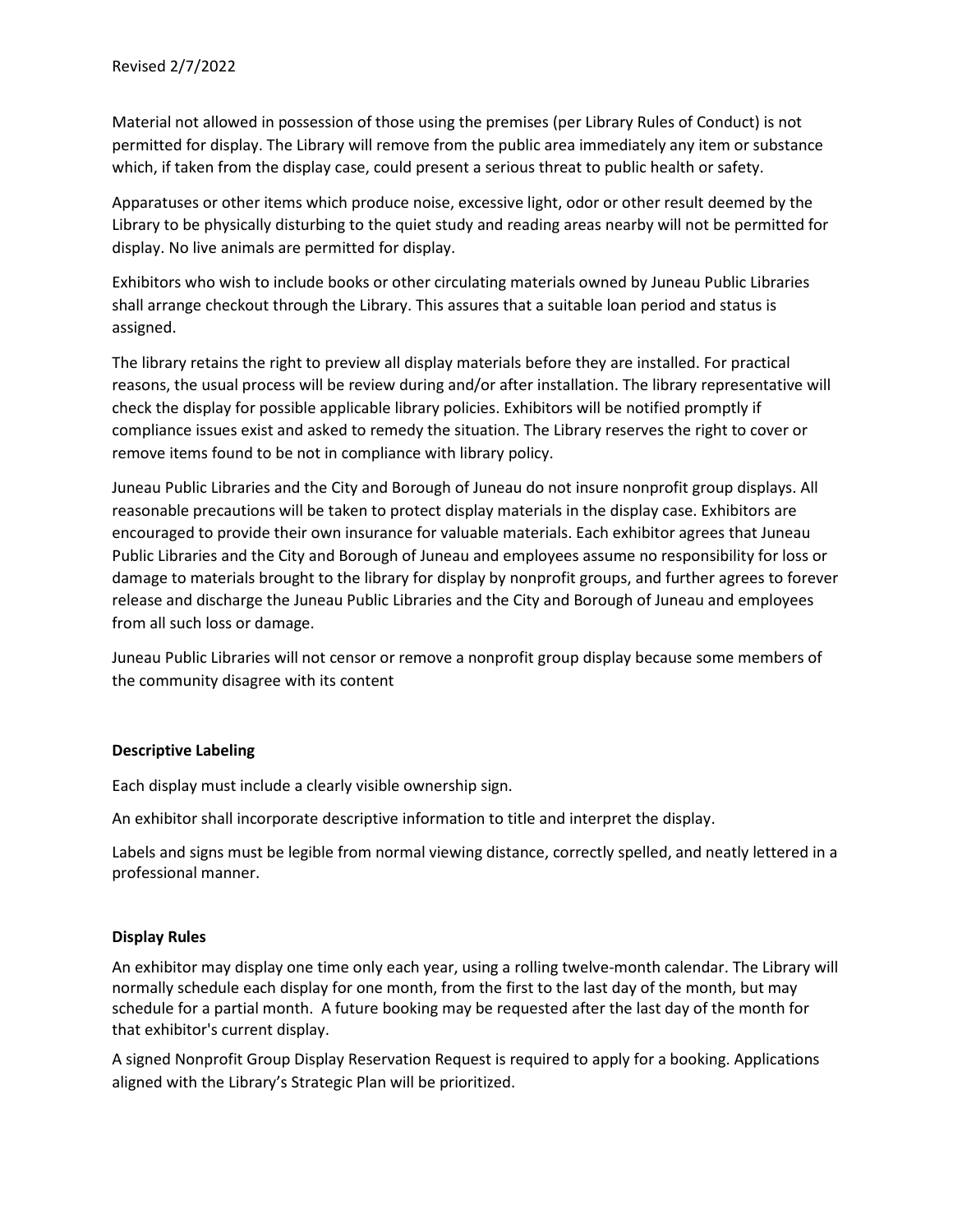The Library may revoke a booking approval and remove all materials already installed by any exhibitor who remains in violation of display space rules on the eighth day after notice of noncompliance. Repeated violations are grounds for denial of future bookings by that exhibitor.

Damages to the premises, equipment, or furnishings as a result of exhibitor use will be charged to the group responsible for the display. The exhibitor and its members, jointly and severally, assume full responsibility for loss of, or injury or damage to, any property of the Juneau Public Libraries caused by the exhibitor. Each exhibitor agrees to hold the Juneau Public Libraries and employees harmless from any and all claims, demands, and liabilities which may arise out of a reservation for a nonprofit group display, and shall indemnify the Juneau Public Libraries and employees for any and all costs, expenditures, and damages relating thereto, including attorneys' fees.

The exhibitor will not publicize a nonprofit display in any manner that suggests library sponsorship or affiliation